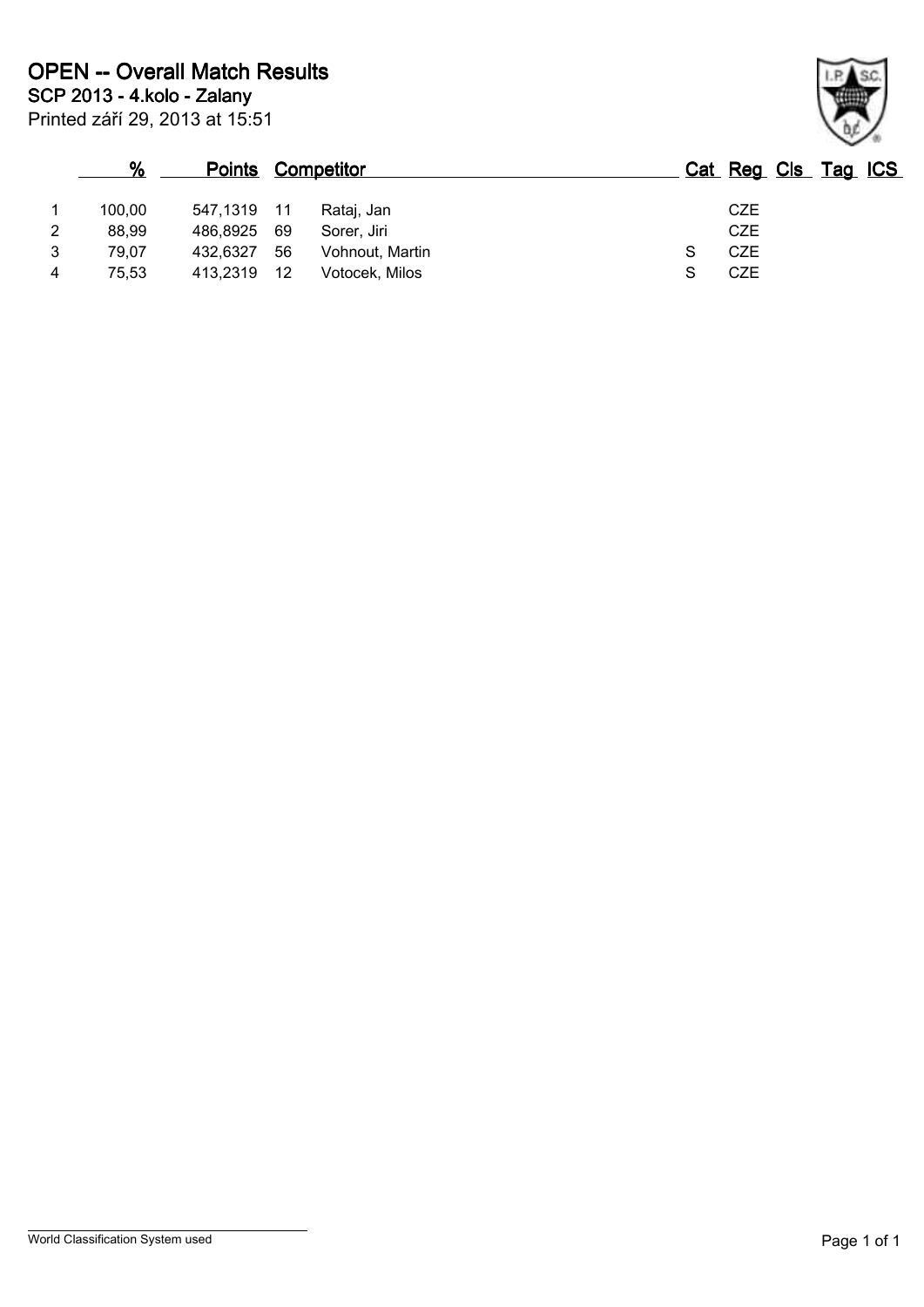**SCP 2013 - 4.kolo - Zalany PRODUCTION -- Overall Match Results**

Printed září 29, 2013 at 15:51

## **% Points Competitor Cat Reg Cls Tag ICS** 100,00 538,9327 59 Liehne, Zdenek CZE 99,17 534,4784 54 Zapletal, Miroslav CZE 88,29 475,8212 40 Marx, Jakub CZE 85,64 461,5670 4 Hakala, Jiri CZE 80,43 433,4856 63 Sedy, Roman CZE 79,96 430,9093 34 Bindik, Frantisek CZE 75,90 409,0513 32 Blaha, Petr CZE 75,11 404,7959 45 Chrastny, Martin CZE 74,36 400,7443 33 Maska, Richard CZE 74,11 399,4026 62 Manolevski, Michael CZE 70,60 380,4848 39 Feix, Radim CZE 67,77 365,2280 30 Koucky, Vladimir CZE 67,39 363,1602 31 Bahensky, Michael CZE 67,19 362,1061 7 Valasik, Petr CZE 66,08 356,1506 67 Körner, Stanislav CZE 65,57 353,4031 71 Sykora, Petr CZE 64,25 346,2519 46 Kysela, Milos CZE 63,35 341,4330 10 Doubrava, Jan CZE 62,57 337,2362 65 Jires, Pavel CZE 60,61 326,6260 66 Jires, Jakub J CZE

 59,76 322,0525 13 Horky, Pavel CZE 59,75 322,0259 51 Svoboda, Petr CZE 58,81 316,9500 38 Stastny, Petr CZE 55,90 301,2460 15 Soucek, Jan CZE 55,19 297,4589 64 Stysova, Aneta L CZE 40,80 219,9095 37 Censky, Tomas CZE

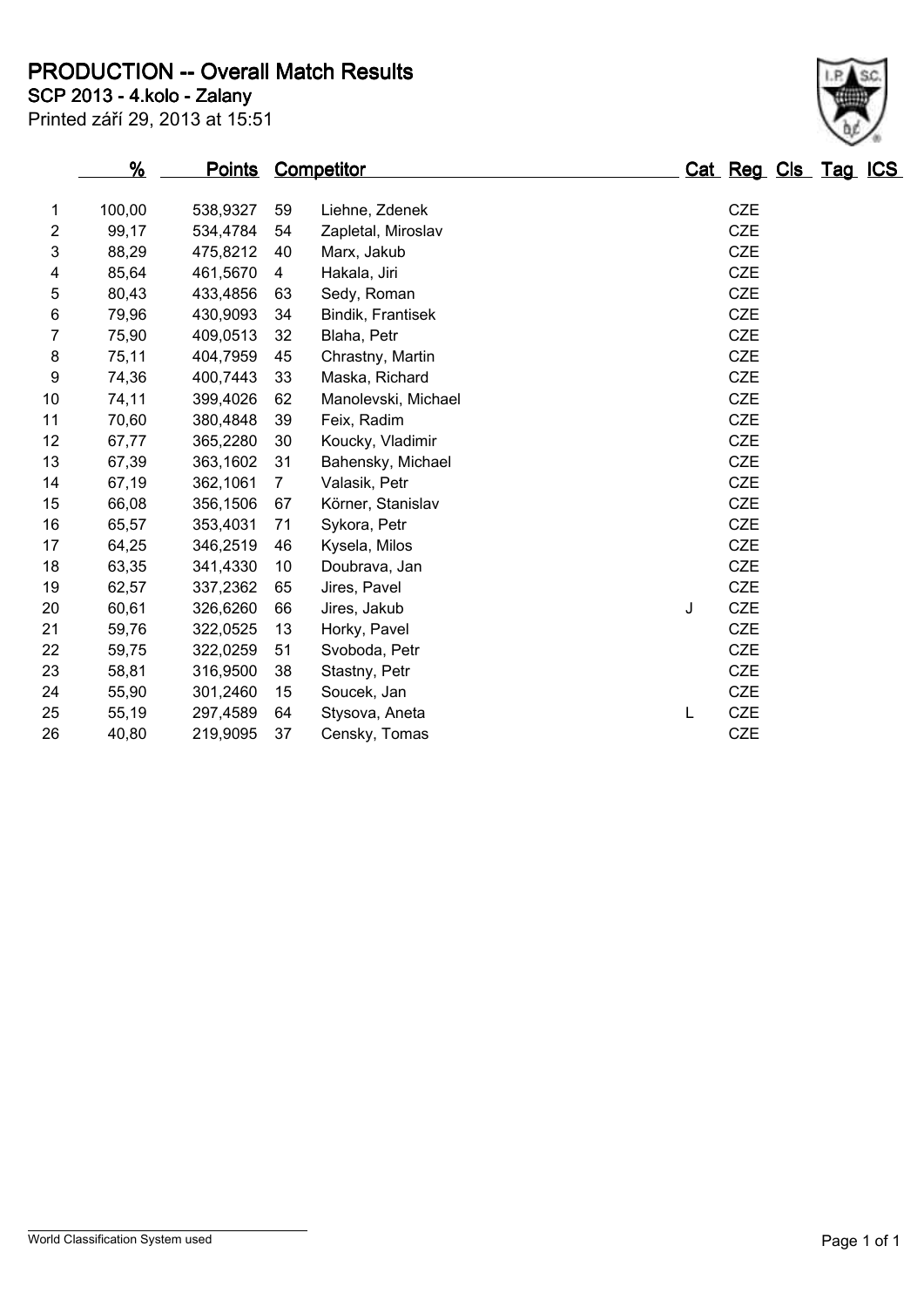| %              |        |             | <b>Points Competitor</b> |                    |   |            | Cat Reg Cls Tag ICS |
|----------------|--------|-------------|--------------------------|--------------------|---|------------|---------------------|
|                | 100,00 | 541.6345    | -14                      | Rossl, Karel       |   | <b>CZE</b> |                     |
| $\overline{2}$ | 98,47  | 533,3671    |                          | Barta, Ondrej      |   | CZE        |                     |
| 3              | 92,09  | 498,8133 47 |                          | Safranek, Lumir    | S | CZE        |                     |
| 4              | 83,03  | 449.7303 49 |                          | Potuckova, Ludmila | S | <b>CZE</b> |                     |
| 5              | 77,94  | 422,1712 70 |                          | Prepletany, Jan    |   | <b>CZE</b> |                     |

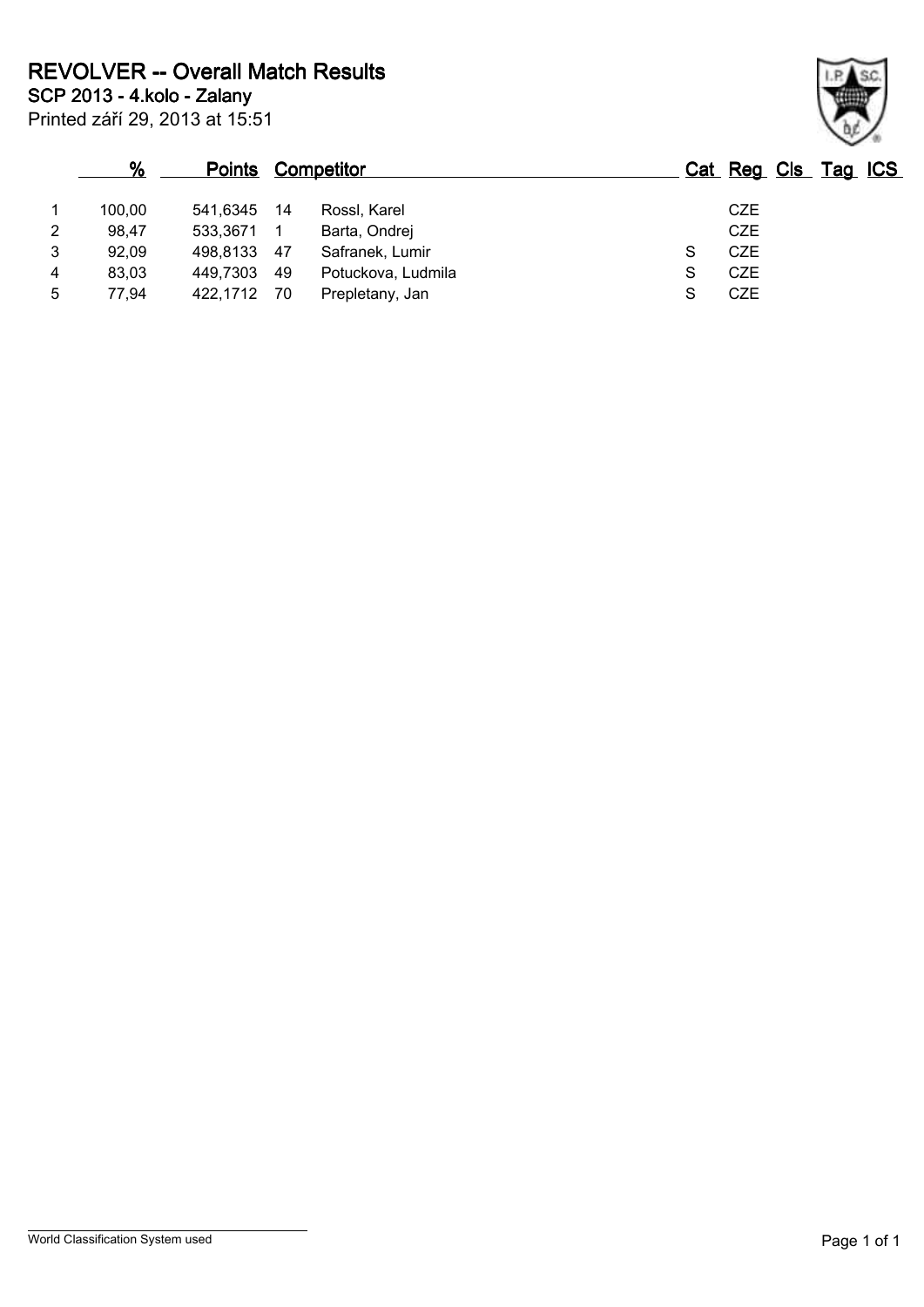**STANDARD -- Overall Match Results**

**SCP 2013 - 4.kolo - Zalany**

| Printed září 29, 2013 at 15:51 |  |  |  |  |
|--------------------------------|--|--|--|--|
|--------------------------------|--|--|--|--|

|                | <u>%</u> |          |                | <b>Points Competitor</b> |              | Cat Reg Cls Tag ICS |  |
|----------------|----------|----------|----------------|--------------------------|--------------|---------------------|--|
| $\mathbf{1}$   | 100,00   | 537,0141 | 57             | Liehne, Jan              |              | CZE                 |  |
| $\overline{2}$ | 94,62    | 508,1380 | 24             | Dvorak, Petr             |              | <b>CZE</b>          |  |
| 3              | 89,91    | 482,8444 | 6              | Hotra, Tomas             |              | <b>CZE</b>          |  |
| 4              | 88,26    | 473,9878 | 25             | Macoun, Karel            |              | CZE                 |  |
| 5              | 87,81    | 471,5685 | 48             | Koblasa, Bohumil         |              | <b>CZE</b>          |  |
| 6              | 86,58    | 464,9285 | 21             | Zeman, Marcel            |              | <b>CZE</b>          |  |
| 7              | 85,91    | 461,3743 | 50             | Kolar, Milan             |              | <b>CZE</b>          |  |
| 8              | 84,81    | 455,4541 | 20             | Holub, Vlastimil         |              | <b>CZE</b>          |  |
| 9              | 82,80    | 444,6540 | 42             | Benes, Stanislav         | $\mathbb S$  | <b>CZE</b>          |  |
| 10             | 82,77    | 444,4757 | 16             | Wilk, Ivo                | $\mathsf{S}$ | <b>CZE</b>          |  |
| 11             | 81,58    | 438,0958 | 19             | Hezky, Vitezslav         |              | <b>CZE</b>          |  |
| 12             | 75,42    | 405,0290 | 17             | Kopriva, Martin          |              | CZE                 |  |
| 13             | 74,91    | 402,2928 | 26             | Svoboda, Pavel           |              | <b>CZE</b>          |  |
| 14             | 73,91    | 396,8923 | 18             | Weingartner, Tomas       | $\mathbb S$  | <b>CZE</b>          |  |
| 15             | 71,94    | 386,3360 | 27             | Simek, Frantisek         | $\mathbb S$  | <b>CZE</b>          |  |
| 16             | 70,44    | 378,2553 | 35             | Batek, Jaroslav          | S            | <b>CZE</b>          |  |
| 17             | 69,81    | 374,8649 | 22             | Volesak, Jan             |              | <b>CZE</b>          |  |
| 18             | 69,71    | 374,3570 | 28             | Cerny, Vaclav            |              | <b>CZE</b>          |  |
| 19             | 69,64    | 373,9909 | 61             | Stahl, Robert            |              | <b>CZE</b>          |  |
| 20             | 69,46    | 373,0190 | 60             | Strnad, Ivo              |              | <b>CZE</b>          |  |
| 21             | 67,74    | 363,7569 | 29             | Rosenberg, Tomas         |              | <b>CZE</b>          |  |
| 22             | 63,61    | 341,5763 | 36             | Frinta, Petr             |              | <b>CZE</b>          |  |
| 23             | 63,23    | 339,5493 | 52             | Paul, Petr               |              | <b>CZE</b>          |  |
| 24             | 62,73    | 336,8548 | 58             | Liehne, Trener           | S            | <b>CZE</b>          |  |
| 25             | 62,08    | 333,3861 | 44             | Vltavsky, Miroslav       | SS           | <b>CZE</b>          |  |
| 26             | 61,39    | 329,6805 | $\overline{2}$ | Janouch, Pavel           |              | <b>CZE</b>          |  |
| 27             | 59,76    | 320,8983 | 43             | Zakostelecky, Frantisek  | $\mathbb S$  | <b>CZE</b>          |  |
| 28             | 57,55    | 309,0438 | 53             | Elisak, Milan            | $\mathbf S$  | <b>CZE</b>          |  |
| 29             | 55,35    | 297,2624 | 23             | Kraupner, Petr           |              | <b>CZE</b>          |  |
| 30             | 53,92    | 289,5340 | 5              | Horky, Tomas             |              | <b>CZE</b>          |  |
| 31             | 48,75    | 261,7683 | 55             | Kupcik, Pavel            | $\mathbf S$  | <b>CZE</b>          |  |
| 32             | 36,19    | 194,3705 | 8              | Synek, Petr              |              | <b>CZE</b>          |  |
| 33             | 28,83    | 154,8116 | 3              | Kohn, Miroslav           | S            | <b>CZE</b>          |  |
|                |          |          |                |                          |              |                     |  |